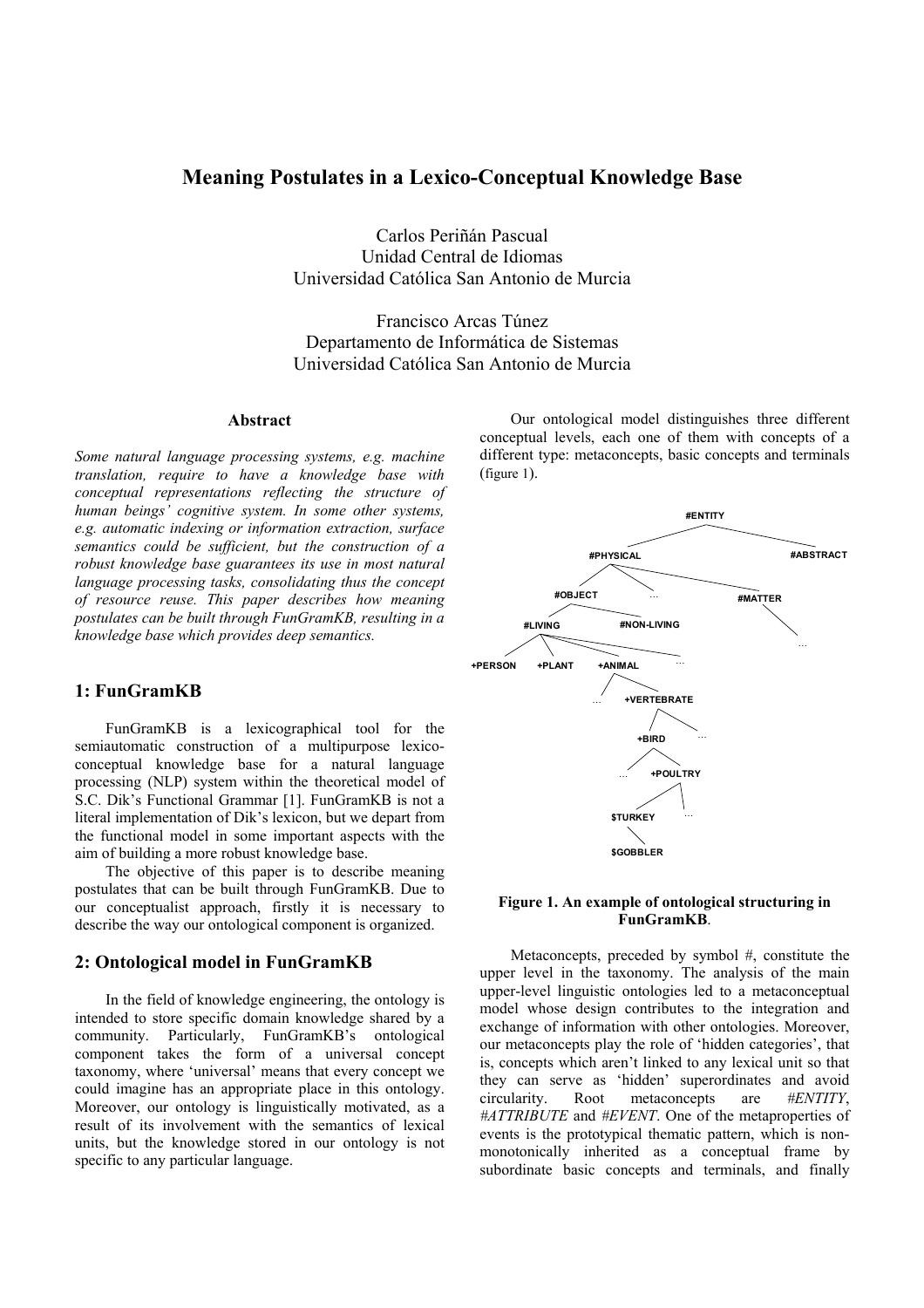linked to lexical units with the aim of building their frames.

Basic concepts, preceded by symbol +, are used in FunGramKB as defining units enabling the construction of meaning postulates for basic concepts and terminals, as well as taking part as selection preferences in conceptual and lexical frames.

The terminal level, where concepts are headed by symbol \$, is not hierarchical structured; however, terminals are not presented indiscriminately as members of concept lists associated to basic concepts, but terminals are supplied with a series of properties. The border line between basic concepts and terminals is based on their definitory potential to take part in meaning postulates.

As far as basic concepts and terminals are concerned, properties of particular interest are the conceptual frame and the meaning postulate. As an example, the values of these properties for concept +FORBID are presented:

Conceptual frame +FORBID  $(x_1: +PERSON)_{Agent} (x_2)_{Thene} (x_3:$  $+PERSON)_{Goal}$ 

Meaning postulate

+(e<sub>1</sub>: +SAY  $(x_1)_{Agent}$   $(x_3)_{Goal}$   $(x_4$ : (e<sub>2</sub>: n +DO  $(x_3)_{Agent}$  $(x_2)$ <sub>Theme</sub>))<sub>Theme</sub>)

The interlinguistic nature of conceptual frames and meaning postulates is manifest in that these constructs are similar in the representation of the same state of affairs in different languages.

#### **3: Meaning postulates in FunGramKB**

#### **3.1: Overview**

Velardi *et alii* [8] distinguish two well-defined strategies when describing meaning in computational lexicography: i.e. the cognitive content in a lexical unit can be described by means of semantic features or primitives (conceptual meaning), or through associations with other lexical units in the lexicon (relational meaning). Strictly speaking, the latter doesn't give a real definition of the lexical unit, but it describes its usage in the language via 'meaning relations' with other lexical units. It is certainly easier to state associations among lexical units in the way of meaning relations than formally describing the cognitive content of lexical units, but the inference power of conceptual meaning is stronger. Surface semantics can be sufficient in some NLP systems, but the construction of a robust knowledge base guarantees its use in most NLP tasks, consolidating thus the concept of resource reuse.

In FunGramKB, the meaning postulate is conceived as a property of basic concepts and terminals. Root basic concepts are an exceptional case, because they are treated as semantic primitives. Current lexicalist models agree to handle lexical meaning as a cognitive representation reflecting the speakers' shared knowledge about the referent linked to a given linguistic expression. Therefore, when representing one of the meanings of a lexical unit,

we are really representing the meaning of a concept. This is the reason why meaning postulates are processed as a conceptual property in FunGramKB.

#### **3.2: Formal grammar of meaning postulates**

In FunGramKB, a meaning postulate is a set of one or more logically connected predications, which are cognitive constructs carrying the generic features of the concept. In this section we describe the formal grammar which allows the machine to recognize well-formed predications for a meaning postulate. To illustrate, some predications in the meaning postulate of concept +BIRD are presented:

- [a]  $+(e_1: +BE \t (1 \t x_1: +BIRD)_{\text{Theme}} \t (1 \t x_2:$  $+VERTEBRATE)$ <sub>Referent</sub>)
- [b] \*(e<sub>2</sub>: HAVE  $(1 x_1)$ <sub>Theme</sub>  $(1 x_3$ : +FEATHER)<sub>Referent</sub>  $(2 x_3$ : +LEG) $_{\text{Referent}}$  (2 x<sub>3</sub>: +WING) $_{\text{Referent}}$ )
- $[c]$  \*(e<sub>3</sub>: +FLY (<sub>1</sub> x<sub>1</sub>)<sub>Theme</sub>)

In other words:

- [a] Birds are always vertebrates.
- [b] A typical bird has feathers, two legs and two wings.
- [c] A typical bird flies.

Our analysis starts with the syntactico-semantic description of participants, i.e. the smallest conceptual representation structures within predications. Just like in Dik's Functional Grammar, there are two types of participants: arguments and satellites. In both cases, their syntactic representation is as follows:

$$
\Lambda \equiv (\sum_{i=0}^{1} \alpha \prod : \sum_{j=0}^{n} )_{\omega}
$$

 $\alpha = [1 | 2 | 3 | 4 ... m | s | p | i]$  $\Pi = [x | f]$  $\omega = \sqrt{A}$ gent | Theme | Referent | Location | Origin | Goal | Beneficiary | Attribute | Means Company | Instrument | Role | Route | Comparison | Manner | Scene | Reason | Distance | Time | Time\_from | Time\_to | Duration | Frequency | Purpose | Result | Coocurrence | Sequence | Condition | Speed | Location in | Location\_out]

That is,  $\Lambda$  is a participant whose type is specified by Π, where indexed labels *x* and *f* are used by arguments and satellites respectively. A participant can be preceded by an operator  $(\alpha)$ , which applies a specific kind of quantification to the concept expressed as a selection preference (table 1):

| Feature               | Value                    |
|-----------------------|--------------------------|
| absolute quantifier   | $1 \mid 2 \mid 3 \mid 4$ |
| relative quantifier   | m s p                    |
| indefinite quantifier |                          |

**Table 1. Participant operators.**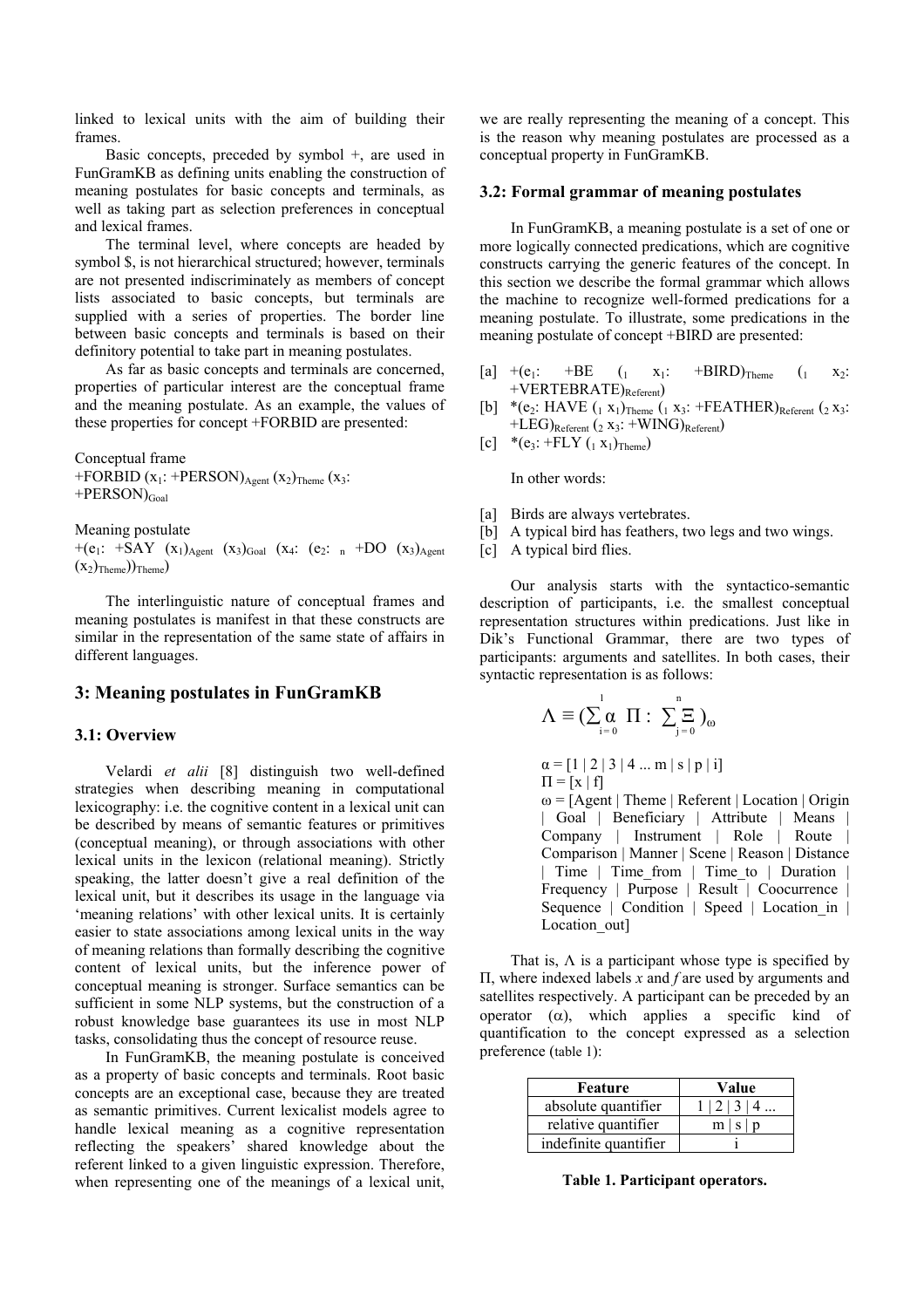If a quantification operator is incorporated, this will be as restricted as possible. In other words, if we refer to one entity, then operator *1* will always be used. Some alternatives arise when the selection preference is associated to more than one referent. In these cases, our decision is based on the parameters established by table 1. That is, if the exact number of entities is known, then an absolute quantifier is used; otherwise, we try to state if there are many  $(m)$ , some  $(s)$  or just a few  $(p)$  referents. Finally, if none of these criteria can be applied, then operator *i* is chosen by default, which is read as 'it refers to more than one entity, but we don't know how many'.

These quantification operators are not obligatory, because there are some cases where it is impossible to apply one particular operator, e.g. when the concept to be quantified refers to an uncountable entity (e.g. air), or the selection preference is an attribute or a predication.

When selection preferences  $(\Xi)$  are stated, a colon (:) is used to separate them from their type of participant  $(\Pi)$ , that is, argument or satellite. Selection preferences in a participant can be expressed by means of a predication, or one or more basic concepts from the entity or attribute subhierarchies in the ontology. Multiple selection preferences within a participant are linked by no logical connector, because they are handled as items of a list. In this case, a comma is used as a separator for selection preferences.

Moreover, every participant performs one and only one semantic function (ω). Regarding the inventory of semantic functions in FungramKB, some are argumentoriented (e.g. *Agent, Theme, Referent*), others are satelliteoriented (e.g. *Means, Company, Instrument, Role, Route, Comparison, Manner, Scene, Reason, Distance, Time, Time\_from, Time\_to, Duration, Frequency, Location\_in, Location\_out, Purpose, Result, Coocurrence, Sequence, Condition, Speed*), and finally there are some functions which can be used indistinctively for both arguments and satellites (e.g. *Location, Origin, Goal, Beneficiary, Attribute*).

Dik's Functional Grammar proposes using lexical units from the own language when describing meaning postulates, since meaning definition is an internal issue of the language. However, this strategy contributes to lexical ambiguity in representation due to the polysemic nature of the defining lexical units. In addition, describing the meaning of lexical units in terms of other lexical units leads to some linguistic dependency. Instead, FunGramKB uses concepts for the formal description of meaning postulates.

On the other hand, the syntactic representation of a predication is as follows:

$$
\Delta \equiv \delta \text{ (e: } \sum_{k=0}^{5} \beta \Gamma \sum_{l=0}^{n} \Lambda \text{)}
$$

$$
\delta = [+| * ]
$$

 $\beta$  = [ing | pro | egr | rpast | npast | pres | nfut | rfut | cert | prob | pos | obl | adv | perm | n]

That is, a predication ∆ is stated by an indexed *e*, which is always followed by a colon and an event  $(Γ)$  from the basic coneptual level of the ontology. Between the colon and the event concept, it is possible to insert one or more operators, up to five. Each one of these operators conveys a different feature (table  $2)^{1}$  $2)^{1}$  $2)^{1}$ :

| Feature            | Value                                        |
|--------------------|----------------------------------------------|
| Aspectuality       | $\frac{\text{ing}}{\text{proj}}$   pro   egr |
| Temporality        | rpast   npast                                |
|                    | pres   nfut   rfut                           |
| Epistemic modality | cert   prob   pos                            |
| Non-epistemic      | obl   adv   perm                             |
| modality           |                                              |
| Polarity           |                                              |

**Table 2. Predication operators.**

Aspectuality operators show the distinctions occuring in the development of an event, in terms of the startcontinuation-end of the event: e.g. ingressive (*ing*), progressive (*pro*) and egressive (*egr*). In other words, these operators show a temporal component which is relevant in the internal development of the state of affairs, instead of positioning the event in a time axis.

Temporality operators are used to position the state of affairs designated by the predication in some interval along the time axis: e.g. remote past (*rpast*), near past (*npast*), present (*pres*), near future (*nfut*) and remote future (*rfut*).

With regard to modality, two broad categories of operators are distinguished, i.e. epistemic and nonepistemic, depending on if the speaker evaluates or not the truth of the predication. In FunGramKB, epistemic modality operators indicate the certainty (*cert*), probability (*prob*) or possibility (*pos*) that the information represented in the predication is true from the speaker's point of view. On the other hand, non-epistemic modality operators reflect a strong deontic nature, stating the obligation (*obl*), advise (*adv*) or permission (*perm*) of the information in the predication.

Our polarity operator *n* is similar to predicate *neg* in d-Prolog [6], since negative information can be explicitly stated. Therefore, it is different from the built-in operator *not* in Prolog, which indicates negation by failure.

Finally, each predication taking part in a meaning postulate is preceded by a reasoning operator  $(\delta)$  in order to state if the predication is strict  $(+)$  or defeasible  $(*)$ . Our inference engine handles predications as rules, allowing monotonic reasoning with strict predications, and nonmonotonic with defeasible predications. Strict predications are law-like rules, which have no exceptions: e.g. whales are mammals, circles are round. On the other hand, defeasible predications, which make up our commonsense, can be withdrawn in the light of some more specific predication, which can be strict or defeasible. Thus, defeasible predications are rules which perform inference allowing contradictory information to override them: e.g.

 $\overline{a}$ 

<span id="page-2-0"></span><sup>1</sup> This table is not intended to provide an exhaustive list of predication operators.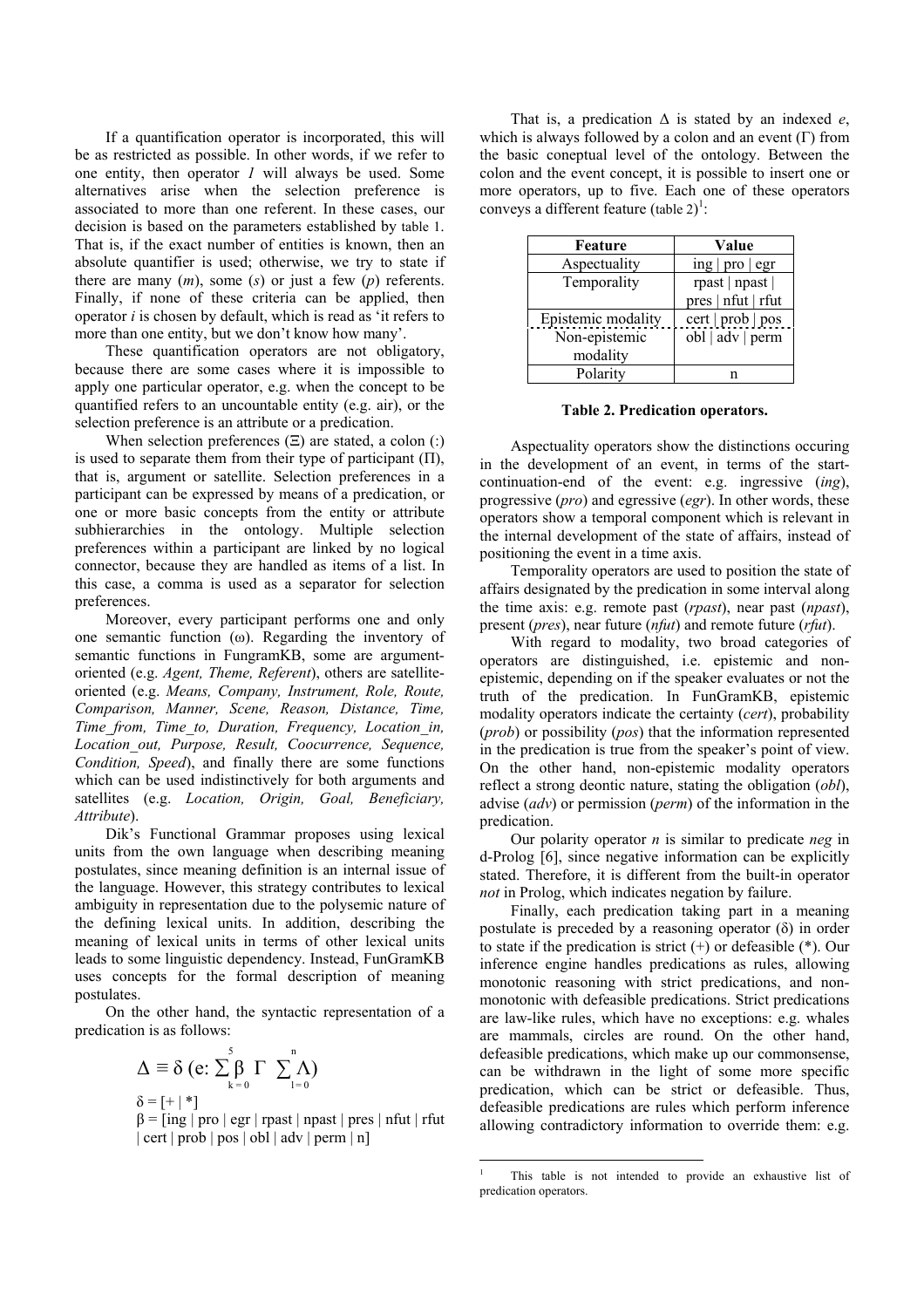birds typically fly. Defeasible reasoning allows the possibility of working with incomplete information, so a closed-world assumption cannot be applied.

There are three logical connectors used in FunGramKB: conjunction  $(\&)$ , disjunction () and exclusion  $(^{\wedge})$ . Conjunction is the default logical connection, so it is also effective when two participants or predications are simply concatenated with no explicit connector.

The construction of meaning postulates in FunGramKB is semiautomatic, because human intervention is required, but the lexicographer's intuition is guided and reviewed through our lexicographical tool, so that consistent well-formed predications can be stored (figure 2).



**Figure 2. Ontology editor in FunGramKB.**

When predications are built for a NLP knowledge base in order to represent an average adult speaker's linguistic competence, dictionaries must be our guide [5]. Dictionaries are reliable repositories of information that several generations of expert speakers have judged to be relevant for lexical meaning. In that respect, FunGramKB works with several machine-readable dictionaries, *Collins COBUILD English Dictionary* [7], *Oxford Advanced Learner's Dictionary* [2] and *Longman Web Dictionary*  [4], and the linguistic taxonomy *WordNet 1.6*. Ide and Véronis [3] recommend using several dictionaries as sources of lexical acquisition, because what a particular dictionary lacks is usually supplied by another dictionary.

### **.3: Computational implementation 3**

In this section, we describe the computational implementation of meaning postulates in FunGramKB. The first stage of this process was the formal definition of the theoretical model explained in section 3.2 by means of a context-free grammar, resulting in table  $3^2$ .

| $<\!\!S\!\!>$       |                           | $\Rightarrow$ <s><con><se> <se></se></se></con></s>                                                                           |
|---------------------|---------------------------|-------------------------------------------------------------------------------------------------------------------------------|
| $<$ Se $>$          | $\equiv$                  | <se><stre> <stre></stre></stre></se>                                                                                          |
| $<$ STRe $>$        | $\equiv$                  | $(S>) OPr>(eN<):OPeLECv$                                                                                                      |
|                     |                           | <lx><lf>) <opr>(e<n>:<ope></ope></n></opr></lf></lx>                                                                          |
|                     |                           | $<$ LBCv $>$ $<$ Lx $>$ )                                                                                                     |
| $<$ LBCv $>$        | $\equiv$                  | <list basic="" concepts="" event="" of=""></list>                                                                             |
| $<$ OPe $>$         | $\equiv$                  | <lasp> <ltem> <lmode> </lmode></ltem></lasp>                                                                                  |
|                     |                           | <lmodne> <opneg></opneg></lmodne>                                                                                             |
| $<$ Lasp $>$        | $\equiv$                  | <opasp><ltem> <opasp><lmode></lmode></opasp></ltem></opasp>                                                                   |
|                     |                           | <opasp><lmodne><opasp></opasp></lmodne></opasp>                                                                               |
|                     |                           | <opneg> <opasp></opasp></opneg>                                                                                               |
| $<$ Ltem $>$        | $\equiv$                  | <optem><lmode> <optem></optem></lmode></optem>                                                                                |
|                     |                           | <lmodne> <optem><opneg> </opneg></optem></lmodne>                                                                             |
|                     |                           | $<$ OPtem $>$                                                                                                                 |
| $<$ Lmode $>$       | $\mathrel{\mathop:}=$     | <opmode><lmodne> <opmode></opmode></lmodne></opmode>                                                                          |
|                     |                           | <opneg> <opmode></opmode></opneg>                                                                                             |
| $<$ Lmodne $>$      | $\equiv$                  | <opmodne><opneg> <opmodne></opmodne></opneg></opmodne>                                                                        |
| <opasp></opasp>     | $\equiv$                  | ingprojegr                                                                                                                    |
| <optem></optem>     | $\mathbb{R}^{\mathbb{Z}}$ | rpast npast pres nfut rfut                                                                                                    |
| <opmode></opmode>   | $\equiv$                  | cert prob pos                                                                                                                 |
| <opmodne></opmodne> | $\equiv$                  | obl adv perm                                                                                                                  |
| <opneg></opneg>     | $\equiv$                  | n                                                                                                                             |
| $<\!\!Lx\!\!>$      | $\equiv$                  | $<$ Lx> <con><math>&lt;</math>X&gt;<math> &lt;</math>X&gt;</con>                                                              |
| <x></x>             | $\equiv$                  | $(<\!\!\mathrm{OPxf}\!\!>x<\!\!N\!\!><\!\!LSPx\!\!>)<\!\!SFx\!\!> $                                                           |
|                     |                           | $(\langle \text{OPxf} \rangle \text{ x} \langle \text{N} \rangle) \langle \text{SFx} \rangle   (\langle \text{OPxf} \rangle)$ |
|                     |                           | $<$ SFx $>$                                                                                                                   |
| $<$ LSPx $>$        | $\equiv$                  | : <lbcea> :<s></s></lbcea>                                                                                                    |
| $<$ SFx $>$         | $\mathrel{\mathop:}=$     | Agent Theme Referent Goal                                                                                                     |
|                     |                           | Beneficiary Attribute Location                                                                                                |
|                     |                           | Origin                                                                                                                        |
| $<$ LBCea>          | $\equiv$                  | $\leq$ List of basic concepts entity                                                                                          |
|                     |                           | attribute                                                                                                                     |
| <lf></lf>           | $\equiv$                  | <lf><con><sf> <sf></sf></sf></con></lf>                                                                                       |
| $<$ Sf $>$          | $\equiv$                  | $<$ Sf> <ff> <ff></ff></ff>                                                                                                   |
| $<$ STRf $>$        | $\equiv$                  | $(\langle Lf \rangle)(\langle \text{OPxf} \rangle f \langle N \rangle) \langle \text{LSPf} \rangle)$                          |
|                     |                           | $<$ SFf $>$                                                                                                                   |
| $<$ LSPf $>$        | $\mathrel{\mathop:}=$     | <lbcea> <s> x<n></n></s></lbcea>                                                                                              |
| $<$ SFf $>$         | $\mathbb{R}^{\mathbb{Z}}$ | Beneficiary Company Instrument                                                                                                |
|                     |                           | Role Origin Route Goal Comparison                                                                                             |
|                     |                           | Manner Location Scene Reason                                                                                                  |
|                     |                           | Distance Time Time from Time to                                                                                               |
|                     |                           | Duration Frequency Purpose Result                                                                                             |
|                     |                           | Coocurrence Sequence Condition                                                                                                |
|                     |                           | Attribute Means Speed Location in                                                                                             |
|                     |                           | Location out                                                                                                                  |
| <n></n>             | $\mathrel{\mathop:}=$     | $<\N>10 1 2 3 4 5 6 7 8 9$                                                                                                    |
| $<$ D>              | $\mathbb{R}^{\mathbb{Z}}$ | 0 1 2 3 4 5 6 7 8 9                                                                                                           |
| $<$ CON $>$         | $\equiv$                  | $   \hat{\alpha}   \hat{\alpha}$                                                                                              |
| $<$ OPr $>$         |                           | ::= + * λ                                                                                                                     |
| $<$ OPxf>           | $\equiv$                  | $\langle N \rangle  m s p i$                                                                                                  |

#### **Table 3. Context-free grammar for meaning postulates.**

The second stage involved the election of a language for knowledge representation in FunGramKB. XML was chosen because it helps the system with the establishment of premises for structured data transfer, the autonomous separation of knowledge from its representation formalsism, and the atomization of the various components the meaning postulate is made up of, speeding up the

<span id="page-3-0"></span> $\overline{2}$  Strictly speaking, the grammar in this table is not well-formed, because symbol  $\lambda$  is not used within the start-symbol axiom. However, this decision was taken in the interests of a more expressive clarity.